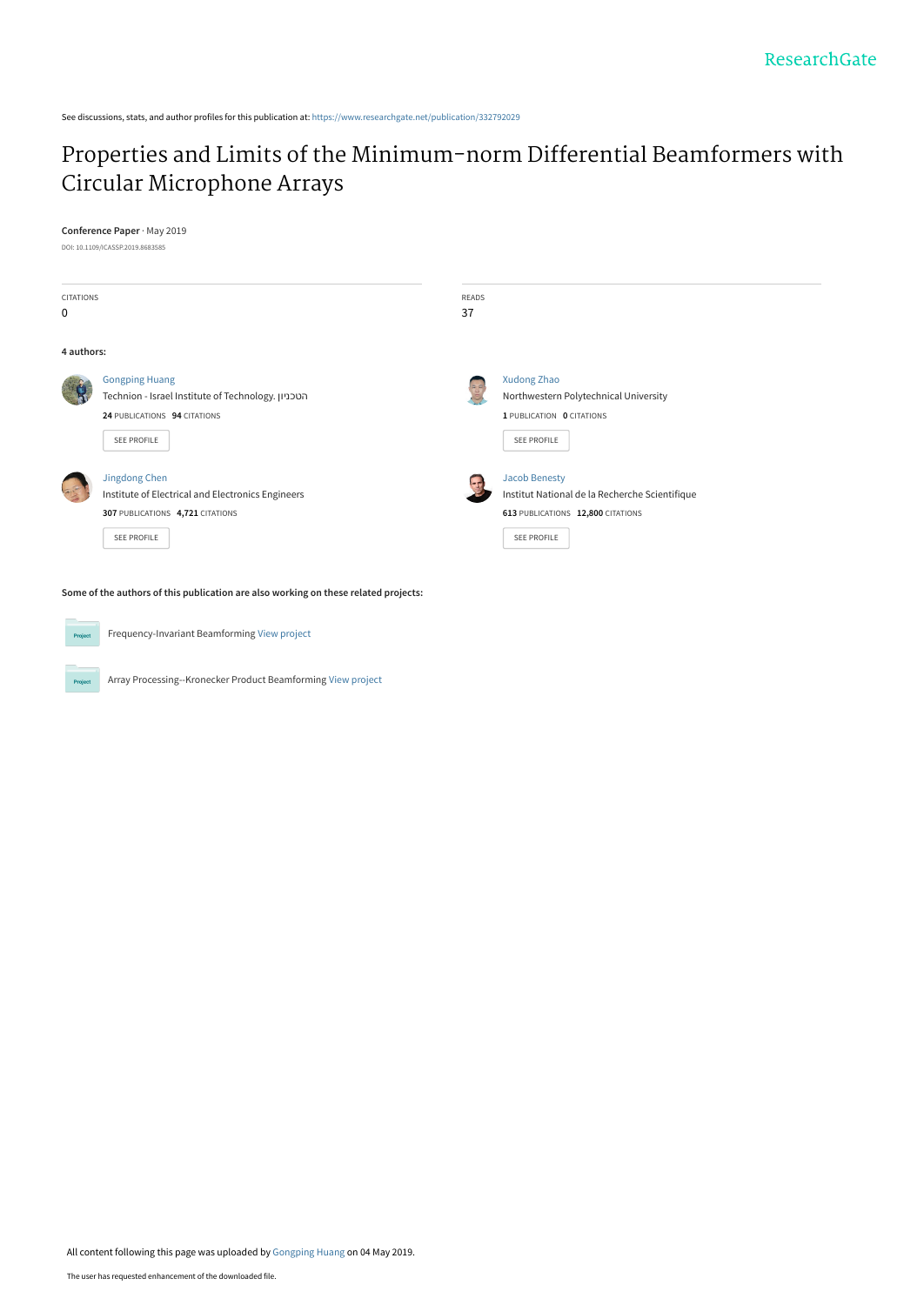# PROPERTIES AND LIMITS OF THE MINIMUM-NORM DIFFERENTIAL BEAMFORMERS WITH CIRCULAR MICROPHONE ARRAYS

*Gongping Huang*<sup>1</sup> *, Xudong Zhao*<sup>1</sup> *, Jingdong Chen*<sup>1</sup> *, and Jacob Benesty*<sup>2</sup>

<sup>1</sup>CIAIC<br>Northwestern Polytechnical University

#### ABSTRACT

Small aperture circular microphone arrays (CMAs) have been widely used in many applications such as teleconferencing, smartspeakers, and robotics. A critical component of such arrays is the differential beamformer, which can achieve relatively high spatial gains with the same beampatterns at most frequencies. Among different differential beamforming approaches that were developed in the literature, the minimum-norm one has attracted much interest as it can deal better with sensors' self noise, sensor mismatch, and beamformer's irregularity at some frequencies due to the zeros of the Bessel functions. In our previous study, we have investigated the performance of the minimum-norm differential beamformer with uniform CMAs (UCMAs) in the 2-dimensional (2D) space where the sound sources and the sensors are assumed to be in the same plane. But in practice, this assumption is generally not true. So, in this paper, we investigate the properties and limitations of the minimum-norm differential beamformer in the 3-dimensional (3D) space. Through theoretical study as well as simulations, we show that the minimum-norm differential beamformer is effective in dealing with the problem of white noise amplification and irregularity of the beampatterns and the directivity factor (DF) if the steering angles are within or near the sensor plane, but it becomes less and less effective as the beamformer is steered away from this plane.

*Index Terms*— Microphone arrays, differential beamforming, uniform circular microphone arrays, frequency-invariant beampattern.

### 1. SIGNAL MODEL AND PROBLEM FORMULATION

Consider a uniform circular microphone array (UCMA) of radius  $r$ , which consists of  $M$  omnidirectional microphones. We assume that all the sensors are in a same plane. Without loss of generality, we assume that they are in the horizontal plane and the center of the UCMA coincides with the origin of the Cartesian coordinate system. The azimuth angles are measured anti-clockwise from the  $x$  axis and the first sensor (Sensor 1) of the array is placed on the x axis. The angular position of the mth array element is  $\psi_m = 2\pi (m-1)/M$ ,  $m = 1, 2, \ldots, M$ . In a far-field and anechoic acoustic environment, the steering vector corresponding to a given steering angle  $\theta$  is [1,2]

$$
\mathbf{d}\left(\omega,\theta\right) = \left[\begin{array}{ccc} e^{\jmath\varpi\cos\left(\theta-\psi_1\right)} & \cdots & e^{\jmath\varpi\cos\left(\theta-\psi_M\right)} \end{array}\right]^T, \quad (1)
$$

where the superscript  $<sup>T</sup>$  is the transpose operator,  $\jmath$  is the imaginary</sup> unit with  $j^2 = -1$ ,  $\varpi = \omega r/c$ ,  $\omega = 2\pi \hat{f}$  is the angular frequency,  $f > 0$  is the temporal frequency, and  $c = 340$  m/s is the speed of sound.

In linear beamforming, we apply a complex weight,  $H_m^*(\omega)$ , at the output of the *mth* microphone, where the superscript  $\ddot{ }$  $\overline{\phantom{a}}$  is the complex conjugate, and then sum all the weighted outputs together

# <sup>2</sup>INRS-EMT, University of Quebec thwestern Polytechnical University 800 de la Gauchetiere Ouest, Suite 6900<br>Xi'an, Shaanxi 710072, China Montreal, QC H5A 1K6, Canada Montreal, QC H5A 1K6, Canada

to form an estimate of the source signal. Stacking all these weights together, we get a vector of length  $M$ :

$$
\mathbf{h}(\omega) = \left[ H_1(\omega) \quad H_2(\omega) \quad \cdots \quad H_M(\omega) \right]^T. \tag{2}
$$

Now, the problem of beamforming is to find an optimal beamforming filter,  $h(\omega)$ , by optimizing some cost function such as the DF or the mean-squared error (MSE) between the signal of interest and its estimate, so that the output of the beamformer is a good estimate of the desired signal. In this work, we adopt the approach in [3, 4], where the optimal beamformer is derived by matching its beampattern to a specified target beampattern in the 2D space. The beampattern of  $h(\omega)$ , which describes the sensitivity of the beamformer to a plane wave impinging on the array from the direction  $\theta$ , is written mathematically as  $[5-7]$ 

$$
\mathcal{B}[\mathbf{h}(\omega), \theta] = \mathbf{h}^{H}(\omega) \mathbf{d}(\omega, \theta)
$$
  
= 
$$
\sum_{m=1}^{M} H_{m}^{*}(\omega) e^{\jmath \varpi \cos (\theta - \psi_{m})},
$$
 (3)

where the superscript  $<sup>H</sup>$  is the conjugate-transpose operator.</sup>

Let us choose the frequency-invariant directivity pattern of an Nth-order circular differential microphone array (CDMA) as the target beampattern. The beamforming problem is then transformed into one of finding the beamforming filter,  $h(\omega)$ , so that  $\mathcal{B}[h(\omega), \theta]$  is as close as possible to the directivity pattern of the given Nth-order CDMA.

#### 2. FREQUENCY-INVARIANT TARGET BEAMPATTERN

In this work, we choose the frequency-invariant directivity pattern of an Nth-order CDMA as the target beampattern so that the resulting beamformer works as a differential beamformer. With its main beam pointing to the direction  $\theta_s$ , the Nth-order frequency-invariant directivity pattern is given by [8]

$$
\mathcal{B}(\mathbf{b}_{2N}, \theta - \theta_{s}) = \sum_{n=-N}^{N} b_{2N,n} e^{jn(\theta - \theta_{s})}
$$
(4)  

$$
= \left[\mathbf{\hat{T}}(\theta_{s}) \mathbf{b}_{2N}\right]^{T} \mathbf{p}_{e}(\theta)
$$

$$
= \mathbf{c}_{2N}^{T}(\theta_{s}) \mathbf{p}_{e}(\theta)
$$

$$
= \mathcal{B}[\mathbf{c}_{2N}(\theta_{s}), \theta],
$$

where  $b_{N,n}$ ,  $n = 0, \pm 1, \pm 2, \ldots, \pm N$  are real coefficients and

$$
\mathbf{b}_{2N} = \begin{bmatrix} b_{2N,-N} & \cdots & b_{2N,0} & \cdots & b_{2N,N} \end{bmatrix}^T,
$$
  
\n
$$
\mathbf{\Upsilon}(\theta_s) = \text{diag}\left(e^{jN\theta_s}, \dots, 1, \dots, e^{-jN\theta_s}\right),
$$
  
\n
$$
\mathbf{p}_e(\theta) = \begin{bmatrix} e^{-jN\theta} & \cdots & 1 & \cdots & e^{jN\theta} \end{bmatrix}^T,
$$
  
\n
$$
\mathbf{c}_{2N}(\theta_s) = \mathbf{\Upsilon}(\theta_s) \mathbf{b}_{2N}
$$
  
\n
$$
= \begin{bmatrix} c_{2N,-N}(\theta_s) & \cdots & c_{2N,0}(\theta_s) & \cdots & c_{2N,N}(\theta_s) \end{bmatrix}^T.
$$

This work was supported in part by the National Natural Science Foundation of China (NSFC) under grant no. 61831019 and 61425005 and the NSFC and the Israel Science Foundation (ISF) joint research program under Grant No. 61761146001.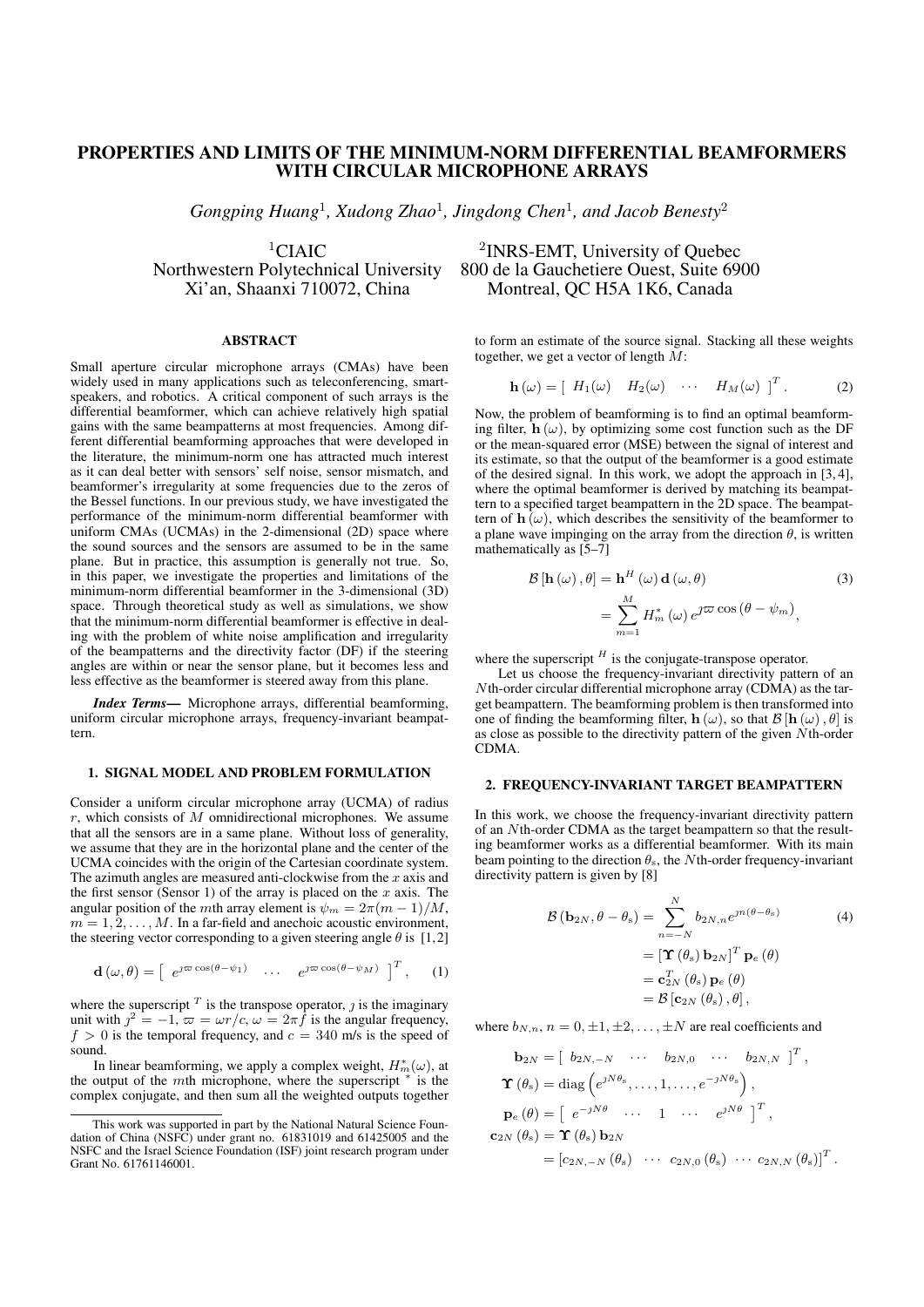The values of the  $b_{2N,n}$ 's in (4) determine the different directivity patterns of the Nth-order CDMA, details of which can be found in [8]. In the direction of the main beam, i.e.,  $\theta = \theta_s$ , the directivity pattern should be equal to 1 so that the signal from this direction can pass through the beamformer undistorted, i.e.,

$$
\mathcal{B}(\mathbf{b}_{2N},0) = \sum_{n=-N}^{N} b_{2N,n} = 1.
$$
 (5)

#### 3. BEAMFORMING FILTER DESIGN VIA THE MINIMUM-NORM APPROACH

Following the method in [8], we attempt to find the beamforming filter,  $h(\omega)$ , so that its beampattern,  $\hat{\mathcal{B}}$  [h ( $\omega$ ),  $\theta$ ], is close to the target directivity pattern,  $\mathcal{B}$  ( $\mathbf{b}_{2N}$ ,  $\theta - \theta_s$ ), i.e.,

$$
\mathcal{B}\left[\mathbf{h}\left(\omega\right),\theta\right]=\mathcal{B}\left(\mathbf{b}_{2N},\theta-\theta_{\mathrm{s}}\right),\ \forall\omega.\tag{6}
$$

To solve the linear system in (6), we first apply the Jacobi-Anger expansion of order N to  $\mathcal{B}$  [h  $(\omega)$ ,  $\theta$ ] [8], [22], i.e.,

$$
\mathcal{B}[\mathbf{h}(\omega), \theta] = \sum_{m=1}^{M} H_m^*(\omega) e^{j\omega \cos(\theta - \psi_m)}
$$
  
= 
$$
\sum_{m=1}^{M} H_m^*(\omega) \sum_{n=-N}^{N} j^n J_n(\omega) e^{jn(\theta - \psi_m)}
$$
  
= 
$$
\sum_{n=-N}^{N} e^{jn\theta} \left[ \sum_{m=1}^{M} j^n J_n(\omega) e^{-jn\psi_m} H_m^*(\omega) \right].
$$
 (7)

From (7) and (4), the relation between the designed beampattern and the target directivity pattern is found as

$$
\jmath^{n} J_{n} \left( \varpi \right) \sum_{m=1}^{M} e^{-j n \psi_{m}} H_{m}^{*} \left( \omega \right) = c_{2N,n} \left( \theta_{s} \right). \tag{8}
$$

Then, it follows that

$$
\mathbf{\Psi} \mathbf{h} \left( \omega \right) = \mathbf{J}^* \left( \varpi \right) \mathbf{c}_{2N}^* \left( \theta_{\mathrm{s}} \right), \tag{9}
$$

where

$$
\mathbf{\Psi} = \begin{bmatrix} \mathbf{\psi}_{-N}^{H} \\ \vdots \\ \mathbf{\psi}_{0}^{H} \\ \vdots \\ \mathbf{\psi}_{N}^{H} \end{bmatrix}
$$
 (10)

is a  $(2N + 1) \times M$  matrix, with

$$
\psi_n = \left[ \begin{array}{cccc} e^{-jn\psi_1} & e^{-jn\psi_2} & \cdots & e^{-jn\psi_M} \end{array} \right]^T, \quad (11)
$$

 $n = 0, \pm 1, \pm 2, \ldots, \pm N$ , and

$$
\mathbf{J}\left(\varpi\right) = \text{diag}\left[\frac{\jmath^{N}}{J_{-N}\left(\varpi\right)}, \dots, \frac{1}{J_{0}\left(\varpi\right)}, \dots, \frac{\jmath^{N}}{J_{N}\left(\varpi\right)}\right] \quad (12)
$$

is a  $(2N + 1) \times (2N + 1)$  diagonal matrix. Generally, to design an Nth-order CDMA, at least  $2N+1$  microphones are needed. If  $2N+$ 1 microphones are used, it is not difficult to check that  $\Psi \Psi^H =$  $M\mathbf{I}_M$ , so  $\mathbf{\Psi}^{-1} = \mathbf{\Psi}^H/M$ . Then, the solution of (9) is

$$
\mathbf{h}_{\mathrm{D}}\left(\omega\right) = \mathbf{\Psi}^{-1}\mathbf{J}^*\left(\varpi\right)\mathbf{c}_{2N}^*\left(\theta_{\mathrm{s}}\right) \n= \frac{1}{M}\mathbf{\Psi}^H\mathbf{J}^*\left(\varpi\right)\mathbf{\Upsilon}^*\left(\theta_{\mathrm{s}}\right)\mathbf{b}_{2N},
$$
\n(13)



Fig. 1.  $J_{mM+n}(\varpi) / J_n(\varpi)$  as a function of the frequency, f, for different numbers of microphones. Conditions:  $r = 4.0$  cm,  $m = 1$ , and  $n = 0$ .

where the subscript  $_D$  stands for the direct inverse. But this solution is in general sensitive to the sensors' self noise and mismatch among sensors. To improve the robustness, we typically increase the number of microphones, i.e.,  $M > 2N + 1$ . In this case, we obtain the minimum-norm solution of (9) [8], i.e.,

$$
\mathbf{h}_{MN}(\omega) = \mathbf{\Psi}^{H} \left( \mathbf{\Psi} \mathbf{\Psi}^{H} \right)^{-1} \mathbf{J}^{*} (\varpi) \mathbf{c}_{2N}^{*} (\theta_{s}) \qquad (14)
$$

$$
= \frac{1}{M} \mathbf{\Psi}^{H} \mathbf{J}^{*} (\varpi) \mathbf{\Upsilon}^{*} (\theta_{s}) \mathbf{b}_{2N}.
$$

#### 4. PERFORMANCE STUDY AND ANALYSIS

The minimum-norm beamformer developed in Section 3, which was originally derived in [8] is based on a 2D space where the sound sources and sensors are assumed to be in a same plane. It was shown in [8] that the robustness of this beamformer with respect to sensors' self noise increases with the number of microphones. In other words, the more the microphones, the higher is the white noise gain. However, in practice, the sensors and the sound sources are generally not in the same plane. It is therefore important to analyze the performance of this beamformer in the 3D space. For this purpose, let us first extend the 2D beampattern to the 3D space by including the elevation angle, i.e.,

$$
\mathcal{B}\left[\mathbf{h}_{\mathrm{MN}}\left(\omega\right),\phi,\theta\right] = \sum_{m=1}^{M} H_{m}^{*}\left(\omega\right) e^{\jmath\varpi\sin\phi\cos\left(\theta-\psi_{m}\right)}, \tag{15}
$$

where  $\phi$  is the elevation angle. Clearly, (15) degenerates to (3) if  $\phi = \pi/2$ . Now, substituting (14) into (15), we get

$$
\mathcal{B}[\mathbf{h}_{\text{MN}}(\omega), \phi, \theta]
$$
\n
$$
= \sum_{m=1}^{M} H_m^*(\omega) \sum_{l=-\infty}^{\infty} e^{jl\theta} j^l J_l(\omega \sin \phi) e^{jl(\theta - \psi_m)}
$$
\n
$$
= \sum_{l=-\infty}^{\infty} e^{jl\theta} j^l J_l(\omega \sin \phi) \psi_l^T \mathbf{h}_{\text{MN}}^*(\omega)
$$
\n
$$
= \frac{1}{M} \sum_{l=-\infty}^{\infty} e^{jl\theta} j^l J_l(\omega \sin \phi) \psi_l^T \mathbf{\Psi}^T \mathbf{J}(\omega) \mathbf{c}_{2N}(\theta_s). \quad (16)
$$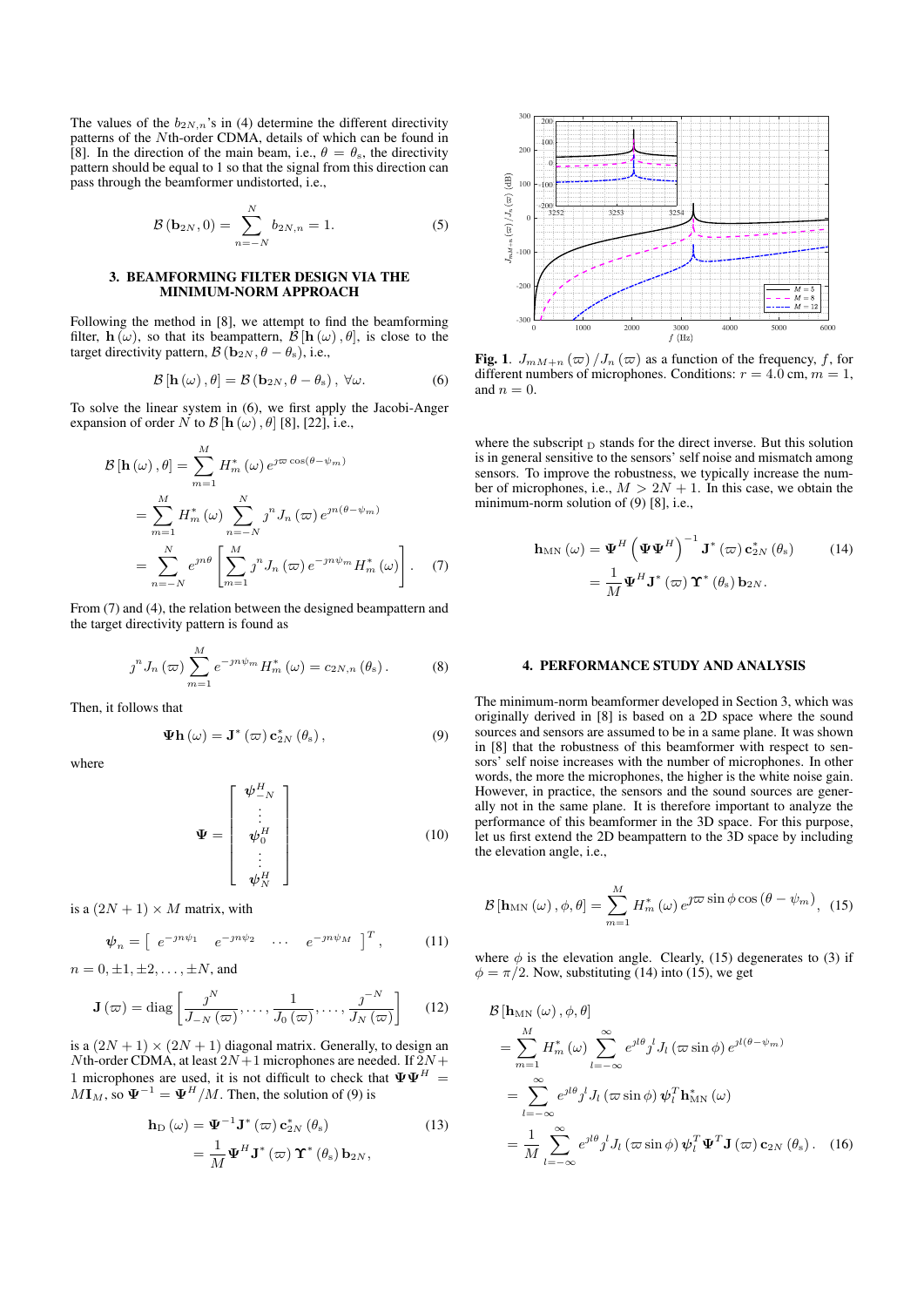Using the fact that  $\psi_l^T \Psi^T = \mathbf{0}$  for  $l \neq mM + n$  with  $m \geq 0$  and  $n = 0, \pm 1, \pm 2, \ldots, \pm N$ , we have

$$
\mathcal{B}[\mathbf{h}_{\text{MN}}(\omega), \phi, \theta]
$$
\n
$$
= \sum_{m=0}^{\infty} \jmath^{mM} e^{\jmath m M \theta} \sum_{n=-N}^{N} \frac{J_{mM+n}(\varpi \sin \phi)}{J_n(\varpi)} e^{\jmath n \theta} c_{2N,n}(\theta_{\text{s}})
$$
\n
$$
= \sum_{n=-N}^{N} e^{\jmath n \theta} c_{2N,n}(\theta_{\text{s}}) \frac{J_n(\varpi \sin \phi)}{J_n(\varpi)} + \sum_{m=1}^{\infty} \jmath^{mM} e^{\jmath m M \theta}
$$
\n
$$
\times \sum_{n=-N}^{N} \frac{J_{mM+n}(\varpi \sin \phi)}{J_n(\varpi)} e^{\jmath n \theta} c_{2N,n}(\theta_{\text{s}}).
$$
\n(17)

Now, we consider the following two cases.

•  $\phi = \pi/2$ . This case corresponds to the horizontal plane. In this scenario, the first part of the right-hand side of (17) is equal to the target directivity pattern  $\mathcal{B}[\mathbf{c}_{2N}(\theta_{s}), \theta]$ , and the second part can be viewed as an approximation error between the obtained beampattern and the target directivity pattern. So, we have

$$
\epsilon_{\mathcal{B}[\mathbf{h}_{\mathrm{MN}}(\omega),\theta]} = \mathcal{B}[\mathbf{h}_{\mathrm{MN}}(\omega),\theta] - \mathcal{B}[\mathbf{c}_{2N}(\theta_{\mathrm{s}}),\theta]
$$
  
= 
$$
\sum_{n=-N}^{N} \frac{c_{2N,n}(\theta_{\mathrm{s}})}{j^n} \sum_{m=1}^{\infty} e^{j(mM+n)(\theta + \frac{\pi}{2})} \frac{J_{mM+n}(\varpi)}{J_n(\varpi)}.
$$
 (18)

As seen, the value of the approximation error is mainly influenced by the term  $J_{mM+n}(\varpi) / J_n(\varpi)$ . Generally, the value of  $J_{mM+n} (\varpi) / J_n (\varpi)$  depends on the frequency  $\varpi$ , the number of microphones  $M$ , and the order  $n$ . Figure 1 plots an example of  $J_{mM+n}(\varpi) / J_n(\varpi)$  as a function of the frequency with  $m = 1$ ,  $n = 0$ ,  $r = 4.0$  cm, and  $M \in$  $\{5, 8, 12\}$ . As seen, the value of  $J_{mM+n}(\varpi) /J_n(\varpi)$  decreases significantly as the value of M increases. Therefore, the approximation error is greatly reduced by increasing the number of microphones. In other words, the robustness of the minimum-norm beamformer can be greatly improved by increasing the number of sensors. We notice that there is a narrow peak with each curve in Fig. 1. The peak in the three curves happens at the frequency where  $J_n(\overline{\omega})$  is close to 0. From the zoomed plot of the portion near the peak, one can see that the value of the peak is very large regardless of the number of sensors. To avoid this large error, we have to adjust the aperture of the array besides the number of sensors.

•  $\phi \neq \pi/2$ . In this case, the distortion consists of two parts: the approximation error (same as before), and the projection error coming from the term  $J_n$  ( $\varpi$  sin  $\phi$ ) / $J_n$  ( $\varpi$ ). Similarly, the approximation error decreases significantly as the value of M increases. So, as long as we use sufficient number of microphone sensors, the approximation error can be ignored. However, the term  $J_n (\varpi \sin \phi) / J_n (\varpi)$  is a function of  $\varpi$ and  $\phi$ , but it does not depend on M. As a result, increasing the number of microphones, i.e., increasing the value of M, would have no effect on this error. This indicates that the minimum-norm method becomes less effective in dealing with the robustness problem as the steering angle moves away from the sensors' plane.

#### 5. SIMULATIONS

In this section, we continue to study and analyze the performance of the minimum-norm beamformer through simulations. The performance is evaluated using the three widely used metrics, i.e., beampattern, directivity factor (DF), and white noise gain (WNG) [6]. The microphone array used is a UCMA with a radius of  $r$  and  $M$  microphones. In all simulations, the target directivity pattern is set to the



Fig. 2. Beampatterns of the minimum-norm beamformer with UCMA: (a)  $M = 5$ , (b)  $M = 8$ , (c)  $M = 12$ , and (d) zoomed plot of the beampatterns of  $M = 12$ . Conditions:  $r = 4.0$  cm

second-order hypercardioid with its main beam pointing to  $0^{\circ}$  [6], i.e.,  $\theta_s = 0^\circ$ . The coefficients  $b_{2N}$  of this beamformer are given by [8]

$$
\mathbf{b}_{2N} = \begin{bmatrix} 0.2 & 0.2 & 0.2 & 0.2 & 0.2 \end{bmatrix}^T. \tag{19}
$$

Conventionally, the DF is defined as the ratio between the magnitude squared beampattern in the look direction and the averaged magnitude squared beampattern over the entire space [6,20]. To better visualize the performance in different planes that are parallel to the sensors' plane, we define here the 2D DF, which is a function of the elevation angle  $\phi$  [10]:

$$
\mathcal{D}\left[\mathbf{h}_{\mathrm{MN}}\left(\omega\right),\phi\right] = \frac{2\pi\left|\mathcal{B}\left[\mathbf{h}_{\mathrm{MN}}\left(\omega\right),\phi,\theta_{\mathrm{s}}\right]\right|^{2}}{\int_{0}^{2\pi}\left|\mathcal{B}\left[\mathbf{h}_{\mathrm{MN}}\left(\omega\right),\phi,\theta\right]\right|^{2}d\theta} \qquad (20)
$$

The WNG quantifies the sensitivity of a beamformer to some of the array's imperfections such as sensors' self noise and mismatch among sensors. According to [10, 23], the WNG is written as

$$
\mathcal{W}\left[\mathbf{h}_{\mathrm{MN}}\left(\omega\right)\right] = \frac{\left|\mathbf{h}_{\mathrm{MN}}^{H}\left(\omega\right)\mathbf{d}\left(\omega,\theta_{\mathrm{s}}\right)\right|^{2}}{\mathbf{h}_{\mathrm{MN}}^{H}\left(\omega\right)\mathbf{h}_{\mathrm{MN}}\left(\omega\right)}.\tag{21}
$$

Figure 2 plots the beampatterns of the minimum-norm beamformer in the sensor plane (i.e.,  $\phi = \pi/2$ ) with  $r = 4.0$  cm, for  $M \in \{5, 8, 12\}$ . As seen, the beampattern is considerably distorted at high frequencies due to the so-called null problem (see [8]) with  $M = 5$ ; but the distortion becomes less and less serious as the number of sensors increases. With  $M = 12$ , it is seen from Fig. 2 (c) that the beampatterns of the minimum-norm beamformer is almost frequency invariant in the studied frequency range, which demonstrates the property of the minimum-norm approach, i.e., it can take advantage of the redundancy among the additional microphones to improve the robustness of the beamformer. However, as discussed previously, the null problem may still exist, as shown in the zoomed plot of a portion of Fig. 2(c) in Fig. 2 (d). In other words, as the number of microphones increases, the deep null problem may still exist, but it only happens in a narrow frequency range, which is negligible in practice as the frequency resolution is limited in algorithm implementation. This corroborates the result in Fig. 1, where we have shown that the deep nulls may always exist; but they can be avoided with limited frequency resolution in practical implementation.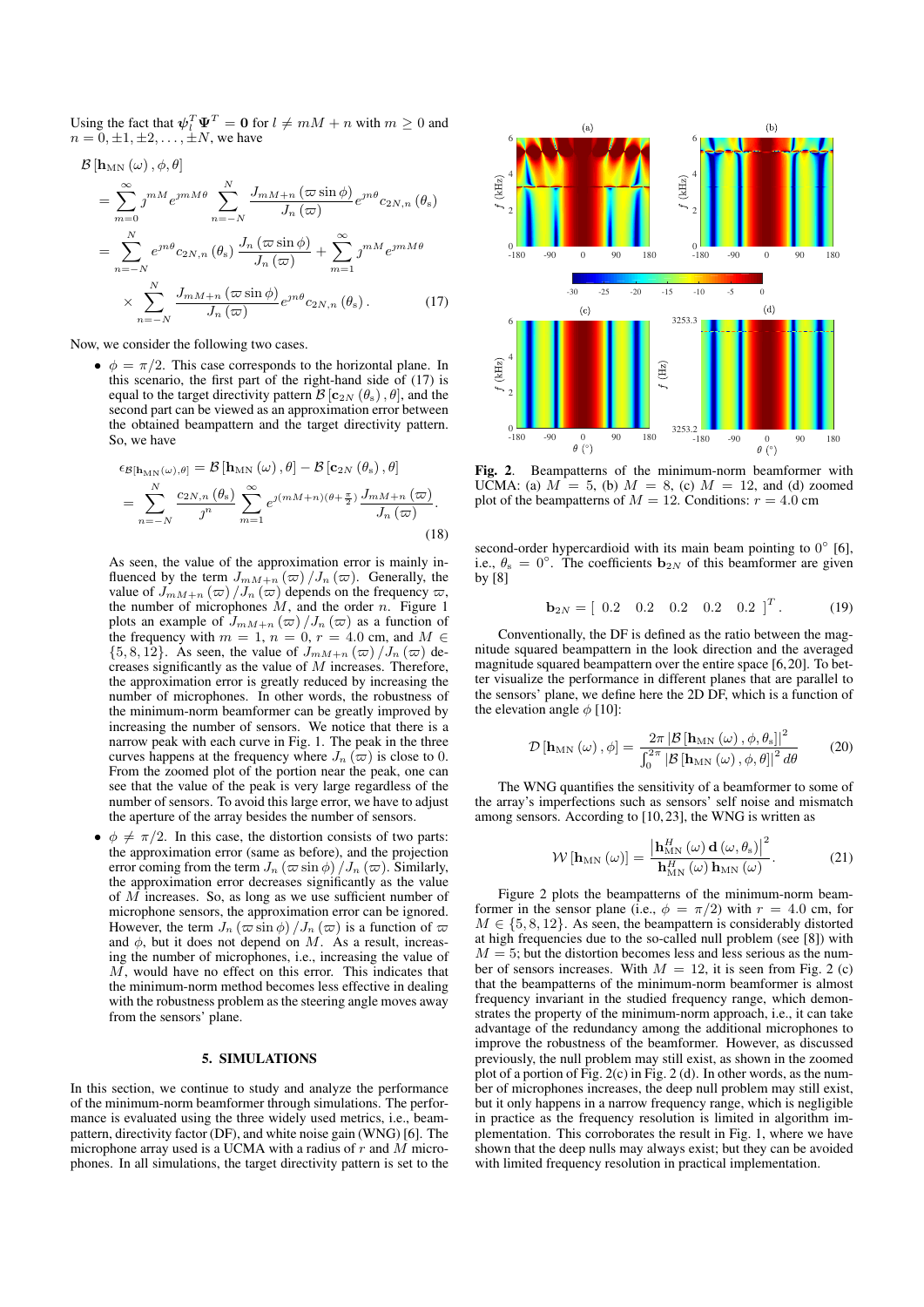

Fig. 3. DF of the minimum-norm beamformer with UCMA as a function of  $\phi$  for different numbers of microphones: (a) illustration of different parallel planes, (b) DF at  $f = 1$  kHz, and (c) DF at  $f = 4$  kHz. Conditions:  $r = 4.0$  cm.



Fig. 4. WNG of the minimum-norm beamformer with UCMA as a function of the frequency,  $f$ , for different numbers of microphones. Conditions:  $r = 4.0$  cm.

To illustrate the beamforming performance on different planes, Fig. 3 plots the DF of the minimum-norm beamformer as a function of the elevation angle,  $\phi$ , with  $r = 4.0$  cm and  $M \in \{5, 8, 12\}$ . For each elevation angle,  $\phi$ , we compute the corresponding beampattern and the DF is subsequently computed according to (20). It is seen that the DF decreases as the value of  $\phi$  decreases from  $90^{\circ}$  to  $0^{\circ}$ .

Figure 4 plots the WNG of the minimum-norm beamformer as a function of the frequency with  $M \in \{5, 8, 12\}$ . It is clearly seen that the WNG suffers from significant deep nulls at some frequencies. With the minimum-norm method, increasing the number of microphones can improve the WNG at most frequencies; but the problem of nulls still exists. This indicates that while it can help improve the WNG, the minimum-norm approach cannot eliminate the null problem of WNG. As a matter of fact, with the beamforming filter in (13), it is not difficult to verify that

$$
\mathcal{W}\left[\mathbf{h}_{\mathrm{MN}}\left(\omega\right)\right] = \frac{M\left|\mathbf{h}_{\mathrm{MN}}^{H}\left(\omega\right)\mathbf{d}\left(\omega,\theta_{\mathrm{s}}\right)\right|^{2}}{\sum_{n=-N}^{N}\frac{b_{2N,n}^{2}}{J_{n}^{2}\left(\varpi\right)}}.
$$
 (22)

As seen, the zeros of the Bessel function in the denominator does not depend on  $M$ . As a result, increasing the value of  $M$  does not affect the nulls of WNG. But for a fixed value of the order  $N$ , one can improve the WNG by increasing the value of  $M$ , i.e., the number of sensors, for frequencies where the denominator of (22) is not close to zero.

#### 6. CONCLUSIONS

The minimum-norm beamformer with CMAs has attracted much interest as its robustness with respect to sensors' self noise, mismatch among sensors, etc, improves as the number of sensors increases. Previous analysis on the performance of the minimum-norm beamformer was focused on the 2D space with the assumption that the sound sources and the sensors are a in the same plane. In this paper, we studied the performance of the minimum-norm beamformer in a more general 3D space. By analyzing the error between the beampattern of the minimum-norm beamformer and the target beampattern, we showed that the minimum-norm differential beamformer is effective in dealing with the problem of white noise amplification and irregularity of the beampatterns and the DF if the steering angle is within or near the sensor plane, but the improvement becomes less and less significant as the beamformer is steered away from the sensor plane. Simulations were performed and the results verified the theoretical analysis.

#### 7. RELATION TO PRIOR WORK

Beamforming is widely used in microphone array systems to recover a sound signal of interest from its noisy observations. Many beamforming algorithms have been proposed in the literature [5, 9–19]. Among those, differential beamformers are very attractive in applications using small-aperture arrays as they can achieve relatively high directional gains with consistent beampatterns across a wide range of frequencies [6, 20]. To achieve full steering flexibility, circular microphone arrays (CMAs) are often used [7, 8, 21]. However, differential beamforming with CMAs often suffers from white noise amplification at low frequencies and deep nulls in both WNG and DF at some frequencies where the values of the Bessel functions approach to zero [3, 4]. One way to deal with this null problem is by using concentric CMAs (CCMAs) with more than one ring [3, 4], but this would requires more microphone sensors and large array aperture, which may not be feasible in applications where cost and size are restricted. Another way is by increasing the number of microphones while fixing the order of differential beamformer and the aperture of the array (in this case, the DF is unchanged). In our previous work, we have investigated the performance and properties of this method [7, 8] in the 2D space where the sound sources and the sensors are assumed to be in the same plane (e.g., the horizontal plane). However, In many really applications such as smartspeakers and teleconferencing systems, sound sources (either desired, interference, or noise) and sensors are often not in the same plane. Therefore, it is important to examine the performance behavior of the minimum-norm beamformer in a general 3D space. By analyzing the error between the designed beampattern and the target one in the 3D space, we show that the minimum-norm differential beamformer is effective in dealing with the problem of white noise amplification and irregularity of the beampatterns and the DF if the steering angle is within or near the sensor plane, but it becomes less and less effective as the beamformer is steered away from the sensor plane.